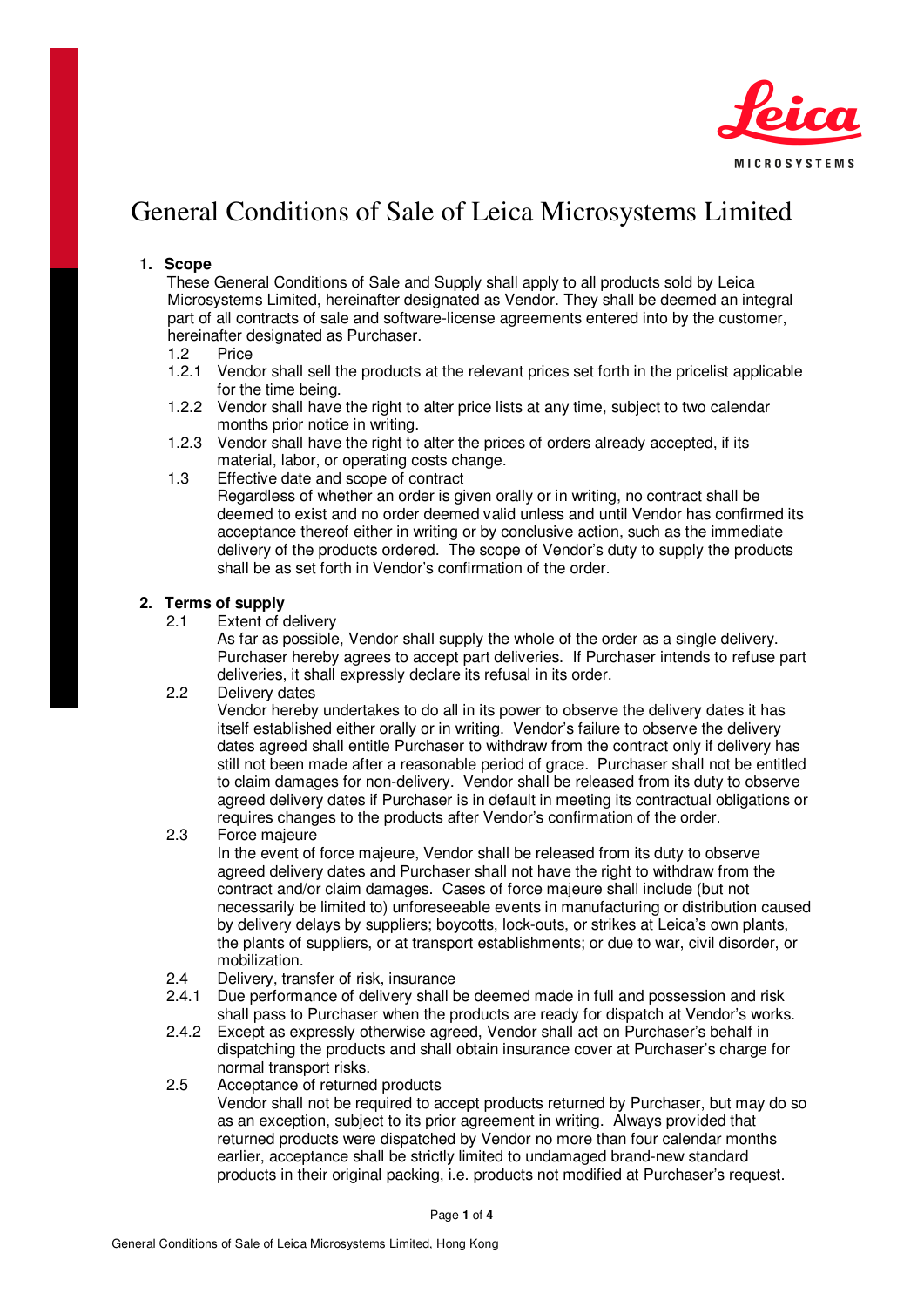Products returned without Vendor's prior agreement will be sent back at Purchaser's risk and charge.

## **3. Payment of purchase price**

3.1 Prices

Unless expressly otherwise agreed, all prices for products shall be deemed ex works, in the currency, as set forth in the price lists applicable for the time being, exclusive of packing and discounts. Purchaser shall bear all other charges, such as (but not necessarily limited to) charges for freight and insurance; export, transit, import, and other permits; certificates, taxes, fees, duties, dues, and custom charges. Prices for repairs and alterations shall be deemed ex works or from the nearest service workshop.

- 3.2 Conditions of payment
- 3.2.1 The conditions of payment as set forth in Vendor's confirmation of order shall apply to all payments.
- 3.2.2 Unless expressly otherwise agreed. Purchaser shall make all payments in respective currency, free of deductions of any kind, such as (but not necessarily limited to) discounts, expenses, taxes and dues. Purchaser shall transfer payments to the bank account designated in Vendor's invoice.
- 3.2.3 Purchaser shall not be entitled to withhold payment on the grounds of any complaint or other claim.
- 3.2.4 Purchaser shall not set off any payment due against any counter claim.
- 3.3 Default of payment

Upon expiry of the agreed date of payment, Purchaser shall be deemed in default. All consequential costs due to default shall be at Purchaser's charge, invoiced in United States Dollar, including interest at the discount rate charged by the BOA plus three percent per annum. In the event of default of payment, Vendor shall have the right to demand advance payment for future orders or to require irrevocable and confirmed letters of credit to be opened, and to withhold delivery of products not yet consigned.

#### **4. Retention of title, grant of security interest**

- 4.1 The products shall remain Vendor's property until the purchase price and any subsidiary claims are paid in full, inclusive of all charges due on the redemption and/or clearance of drafts, bills of exchange, and/or cheques accepted in payment. If the law in Purchaser's country does not recognize retention of title, Vendor shall be entitled to assert and claim all other available property rights in its products.
- 4.2 Until payment in full of the purchase price, Purchaser shall not pledge the products, assign or transfer them as security, or otherwise charge them with the rights of any third party, but may sell them in the ordinary course of business.
- 4.3 While Vendor retains title or has a security interest in the products supplied, Purchaser shall maintain them at its own charge and keep them adequately covered by insurance against loss or damage by theft, fire, water, and other risks, and upon Vendor's demand shall produce proof of such insurance. Purchaser hereby expressly assigns to Vendor its rights against insurer.
- 4.4 Purchaser hereby undertakes to render all necessary assistance in all measures necessary to protect and secure Vendor's property, in particular (but not necessarily limited to) in dealing with any formalities that may have to be completed to secure and register retention of title and/or the grant of security interest, as the case may be.

# **5. Warranty, liability**

#### Warranty

- 5.1.1 Duty to notify defects: Within seven calendar days of acceptance of the products, Purchaser shall notify Vendor of any recognizable defects and shall specify the type of defect found.
- 5.1.2 Duty to notify transport damage:

Immediately upon receipt of the consignment Purchaser shall notify Vendor in writing of any loss or damage sustained by the products during transport. In the event of transport damage, Purchaser shall act strictly in accordance with the insurer's general conditions. Purchaser shall immediately bring any externally visible damage or irregularities to the notice of the rail, postal, or other carrier, and call upon the carrier to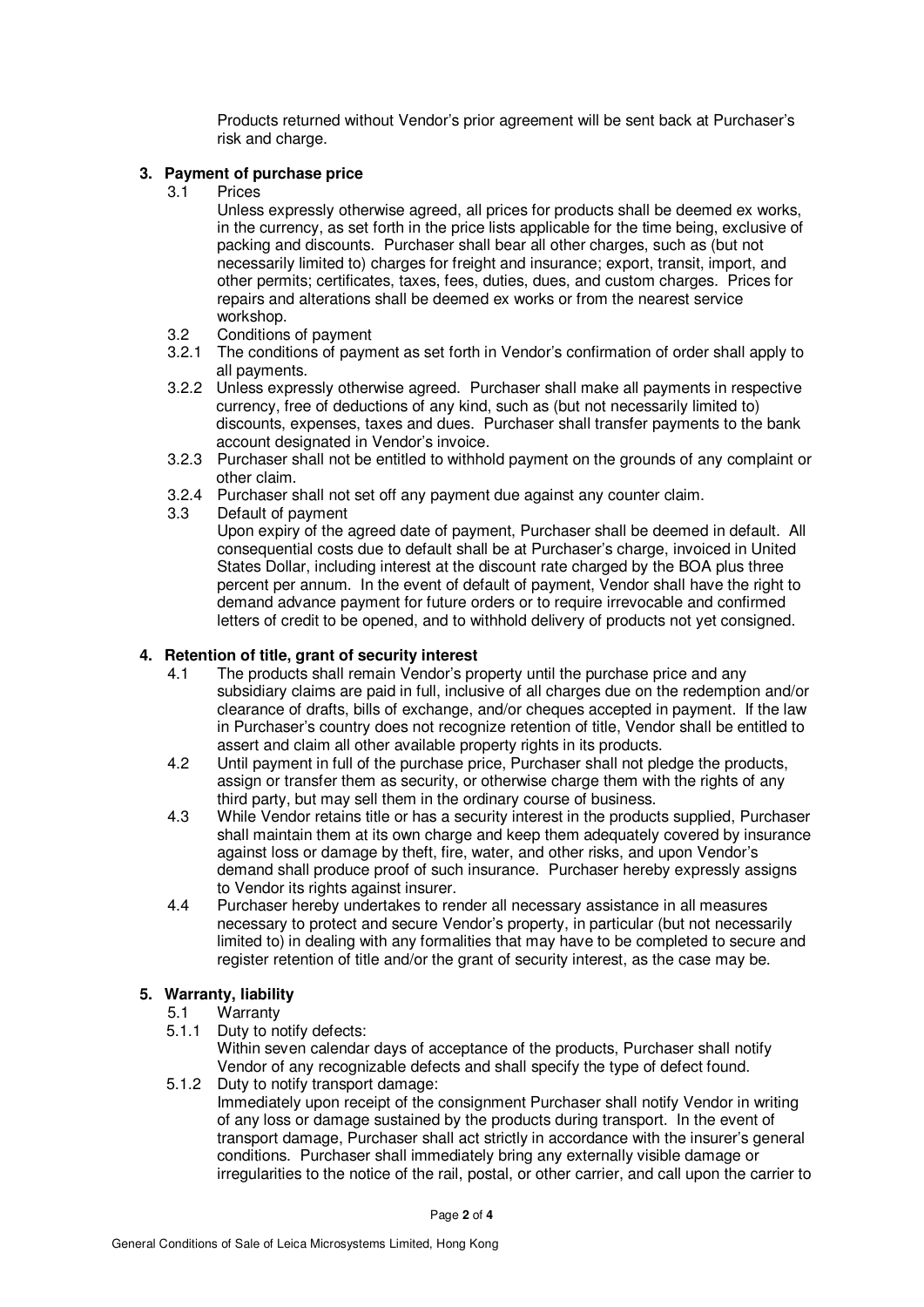inspect the damage or irregularity found, certify it in writing, and state the probable cause thereof. If the carrier refuses to inspect and certify the damage, Purchaser shall refuse acceptance of the consignment. Immediately upon delivery, Purchaser shall unpack the products; if it finds any damage, it shall leave the products in the packing in the state in which they were found, forthwith notify the carrier responsible of its liability both orally and by registered mail, and call upon the carrier to inspect and assess the damage.

5.1.3 Claims on account of wrong delivery:

No claim on account of wrong delivery or wrong quantities shall be entertained unless made in writing immediately upon discovery, but in any case not later than one calendar month after the date of the invoice.

5.1.4 Scope of warranty:

For its own products, Vendor grants the warranty set forth in its General Conditions of Warranty and applicable at the time of the order. The General Conditions of Warranty shall be deemed an integral part of these General Conditions of Sale and Supply.

- 5.2 Liability<br>5.2.1 Vendor
- 5.2.1 Vendor shall be liable for delivery according to contract only within the limits of its obligations under warranty. Any further liability for direct and/or indirect loss or damage, such as (but not limited to) loss of profit and/or any third-party claim that may arise out of non-performance of Vendor's duties under the contract, or out of the use, operation, or unserviceability of the products supplied by Vendor, is hereby expressly excluded, inclusive of any liability for consequential damages.
- 5.2.2 The limitations of liability as set forth above shall not apply to gross negligence by Vendor, nor where the law of the land requires otherwise.

#### **6. Product liability**

Purchaser shall ensure that a user manual in the country's official language(s) is supplied with each product and that the end user's attention is drawn to the manual and to its observance. As far as permissible under the law of the land, Vendor hereby expressly excludes any liability whatsoever in the event of Purchaser's failure to observe the above condition.

## **7. Technical alterations and technical documents**

- 7.1 Vendor reserves the right to alter the specifications and design of its products in the light of technical development. Descriptions and illustrations, technical and performance data published in technical documents, such as (but not necessarily limited to) specifications, drawings, photographs, and brochures, shall not be deemed binding and are subject to change without notice.
- 7.2 Technical documents shall remain Vendor's property and Purchaser shall return them upon demand. Without Vendor's prior agreement in writing they shall not be copied, duplicated, or made accessible to any third party in any manner whatsoever. In particular, they shall not be used for the purpose of making any instrument or components thereof. They may be used for the purposes of installation, maintenance, and operation only to the extent that they have been designated therefore by Vendor.

#### **8. Software**

Vendor shall grant Purchaser an irrevocable non-exclusive license to use any software and releases of new versions of programs for computers, microprocessors, and other data processing and control equipment, which may be supplied either with the products or at any later date, upon the terms and conditions as set forth in the software-license agreement. This software shall remain the property of Vendor or its licensor, as the case may be, and shall be used exclusively for Vendor's instruments. Without Vendor's prior agreement in writing, Purchaser shall not copy or otherwise duplicate any part of said software.

#### **9. Requirements applicable to installation site**

Purchaser shall draw Vendor's attention to all local laws, by laws, regulations, and other requirements that may govern the delivery, assembly, installation, and/or operation of Vendor's products, and to any regulations in connection therewith on the prevention of sickness and accident prevention. The products will be supplied with only those safety devices that are agreed in writing.